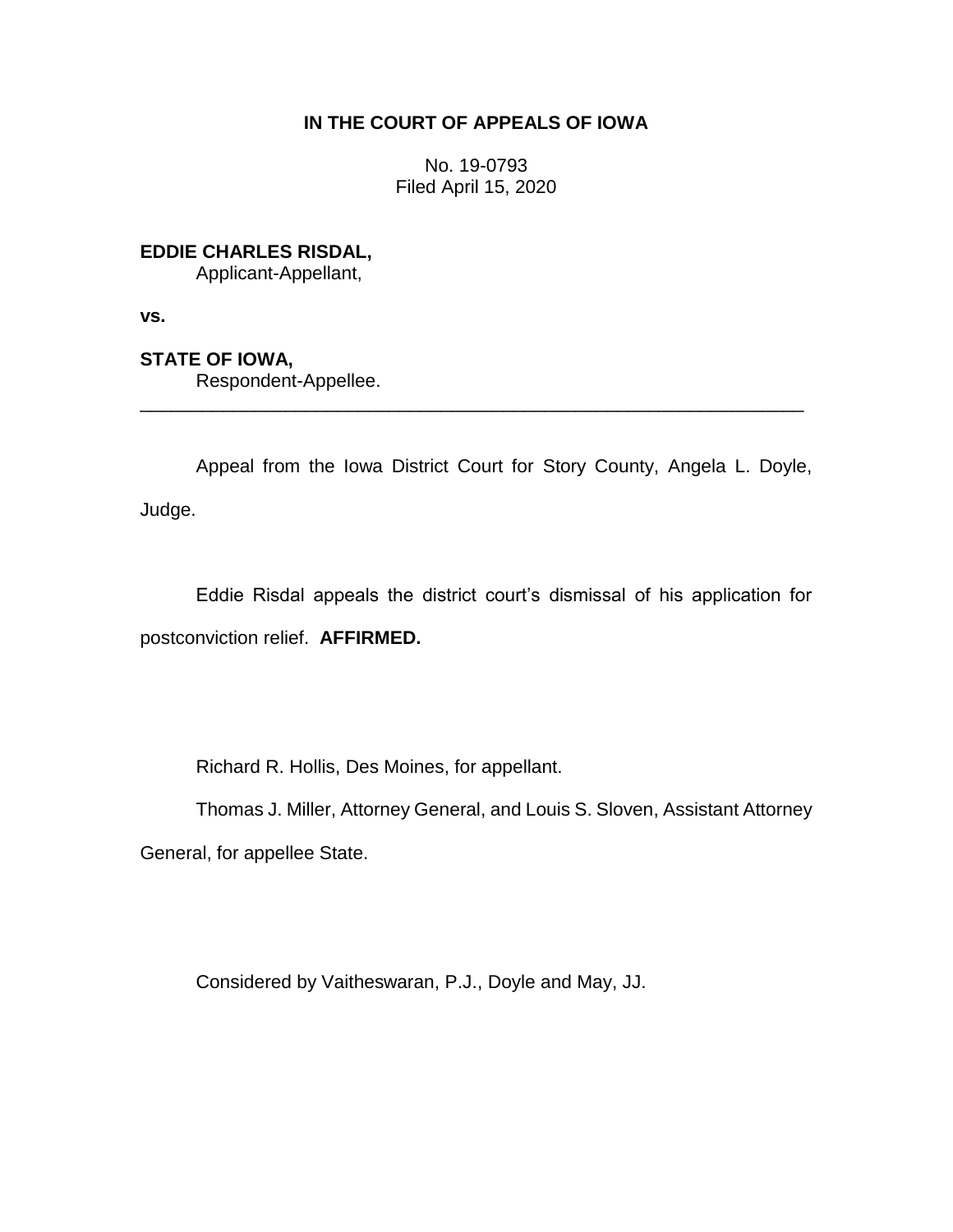## **VAITHESWARAN, Presiding Judge.**

Iowa Code section 822.3 (2018) requires most postconviction-relief applications to be filed "within three years from the date the conviction or decision is final or, in the event of an appeal, from the date the writ of procedendo is issued." *See Sahinovic v*. *State*, \_\_\_ N.W.2d \_\_\_, \_\_\_, 2020 WL 1069494, at \*2 (Iowa 2020) (stating section 822.3 "establishes a general rule" of filing within that time period). The limitation "does not apply to a ground of fact or law that could not have been raised within the applicable time period." Iowa Code § 822.3.

More than three decades ago, the Iowa Supreme Court affirmed Eddie Risdal's convictions for second- and third-degree sexual abuse. *See State v*. *Risdal*, 404 N.W.2d 130, 130–34 (Iowa 1987). Risdal filed the postconviction-relief application that is the subject of this appeal in 2018. He alleged that in 1985, government actors violated his rights.

The State moved to dismiss the application as untimely. Following a hearing at which Risdal testified, the postconviction court granted the motion. The court preliminarily found that "[t]he post-conviction relief statute of limitations expired on May 6, 1990" and the present application "was filed on July 27, 2018." The court further found the application "raise[d] issues previously raised"; "[n]o new ground or fact of law [was] alleged"; and "[n]one of the information alleged by Risdal [was] newly-discovered evidence or show[ed] a freestanding claim of actual innocence" under *Schmidt v*. *State*, 909 N.W.2d 778 (Iowa 2018). The court concluded the application did not "allege[] a ground of fact or law that could not have been raised within the applicable time period for collateral review as set forth in Iowa Code [section] 822.3."

2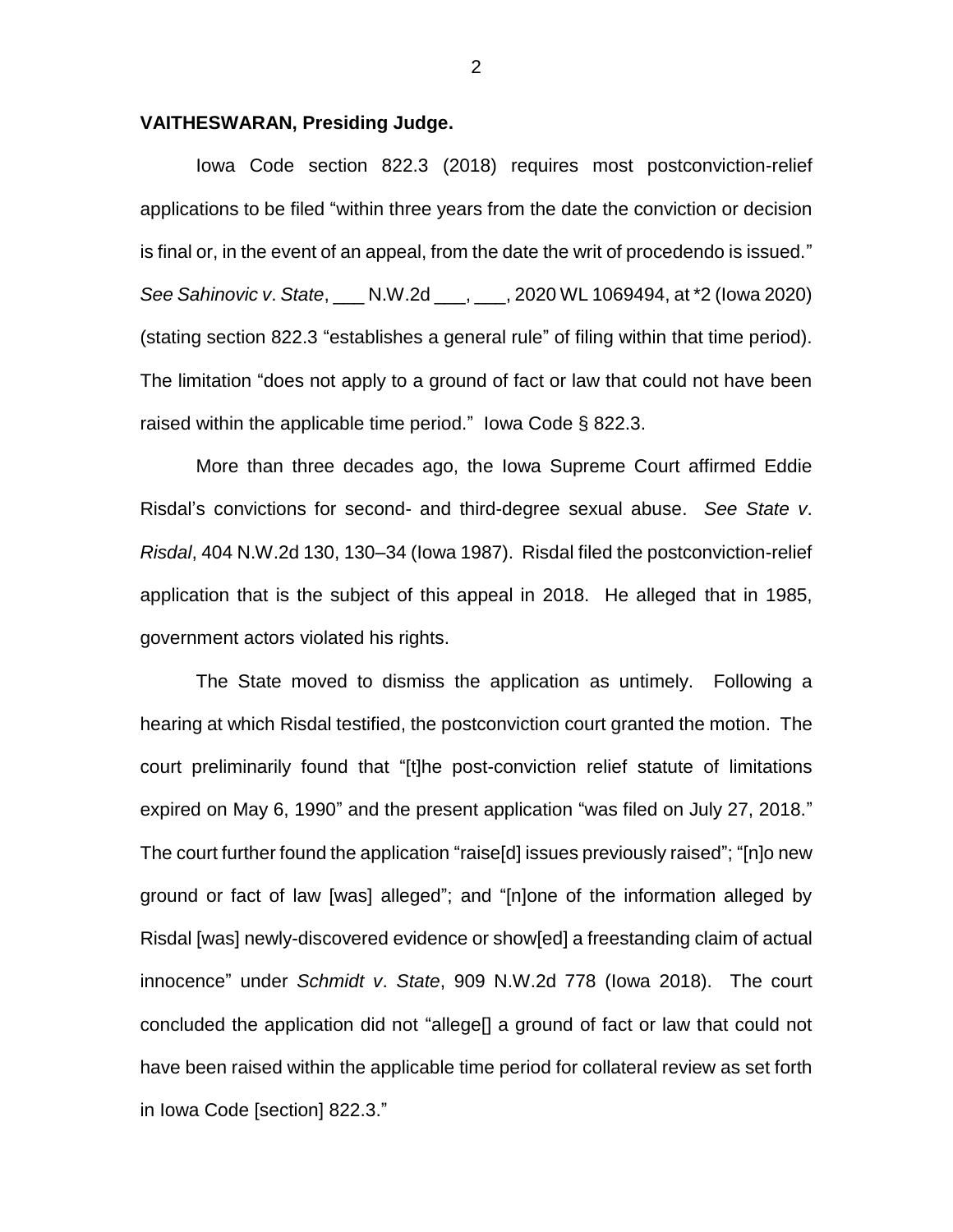Risdal sought expanded findings and conclusions pursuant to Iowa Rule of Civil Procedure 1.904. He asserted:

4. Most if not all of the facts alleged were raised in prior actions. However, the claim of actual innocence was not previously raised. The application was filed on 27 July 2018. *Schmidt v*. *State*, 909 N.W.2d 778 (Iowa 2018) was filed on 23 March 2018. This case, appears to be the first case recognizing a free-standing actual innocence claim.

5. The application was filed approximately four months after the new law was announced.

6. The Applicant does not specifically state actual innocence as a basis for relief, but the list of alleged actions by law enforcement, if proven to be true, would support [an] actual innocence claim.

With respect to his claim of actual innocence, the court stated "notice of said claim

was not provided to the State, the State was not given an opportunity to be heard

on said claim and said claim was not addressed at the hearing on Risdal's

application." The court denied Risdal's request to overrule the dismissal motion

but stated Risdal could "file an application for post-conviction relief alleging actual

innocence grounds, with notice and an opportunity to be heard [by] the State." 1

On appeal, Risdal contends "the district court erred by rejecting [his claims]

on procedural grounds" and postconviction counsel was ineffective in failing to

recast his claims as constitutional issues. $2 \degree$  "We review summary dismissals of

 $\overline{a}$ 

<sup>&</sup>lt;sup>1</sup> Legislation that became effective on July 1, 2019 states: "An allegation of ineffective assistance of counsel in a prior case under this chapter shall not toll or extend the limitation periods in this section nor shall such claim relate back to a prior filing to avoid the application of the limitation periods." Iowa Code § 822.3. We need not decide how this provision would affect any future application Risdal may file.

<sup>&</sup>lt;sup>2</sup> Risdal filed a pro se brief. Under recent legislation that took effect on July 1, 2019, "An applicant seeking relief under section 822.2 who is currently represented by counsel shall not file any pro se document, including an application, brief, reply brief, or motion, in any Iowa court. The court shall not consider, and opposing counsel shall not respond to, such pro se filings." Iowa Code § 814.6A(1). This court has declined to apply the provision to appeals filed before the effective date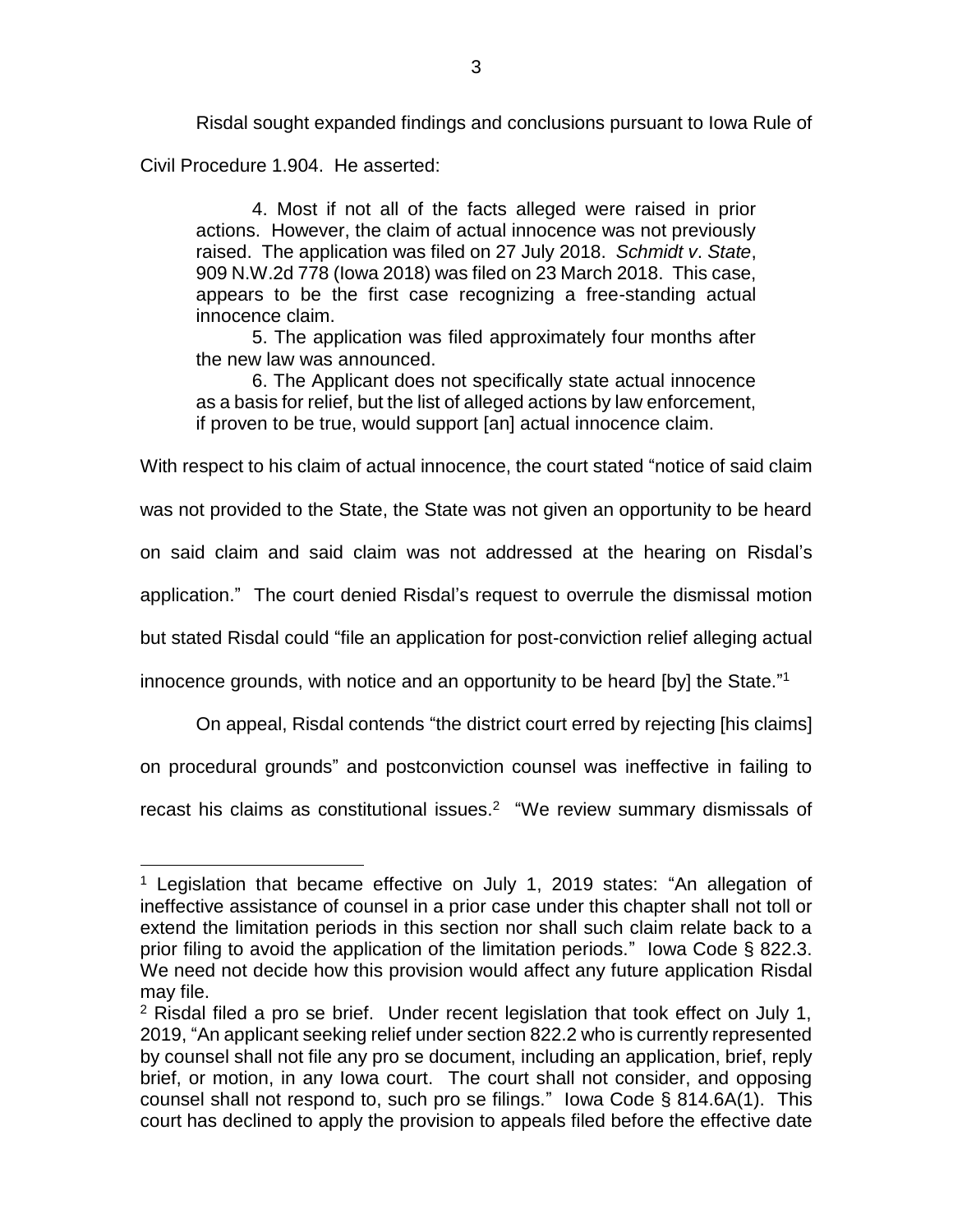postconviction-relief applications for errors at law." *Dewberry v*. *State*, \_\_\_ N.W.2d \_\_\_, \_\_\_, 2019 WL 6633750, at \*3 (Iowa 2019) (quoting *Schmidt*, 909 N.W.2d at 784).

The postconviction court did not err in concluding that Risdal's claims were either raised before, as counsel conceded in his rule 1.904 motion, or did not allege a new ground of fact or law. Risdal said as much at the postconviction hearing, testifying that the claims arose in 1985 or 1986, at or before trial.

Risdal's belated assertion of a freestanding claim of actual innocence bears special mention. In his rule 1.904 motion, counsel acknowledged no such claim was raised at the postconviction-relief hearing and he simply wished to have the court construe the remaining claims as an assertion of actual innocence. Our courts have not been persuaded by bootstrapping attempts of this sort. *Id*. at \*4 ("[I]t is questionable whether Dewberry even asserted a claim of actual innocence in the district court. . . . After the district court granted the State's motion to dismiss, Dewberry filed a motion to reconsider. In that motion, Dewberry explicitly identified his claim as a claim of actual innocence of robbery in the first degree. . . . As this claim was first presented to the district court, it was not a claim of actual innocence. . . . Dewberry's claim, as presented to the district court, was not a new issue."); *Everett v*. *State*, No. 18-1704, 2019 WL 5792648, at \*1 (Iowa Ct. App. Nov. 6, 2019) (affirming court's conclusion that Everett's reliance on *Schmidt* was

 $\overline{a}$ 

of the legislation. *See, e*.*g.*, *State v*. *Miller*, No. 18-1839, 2020 WL 1307697, at \*6 (Iowa Ct. App. Mar. 18, 2020); *State v*. *Smith*, No. 18-2052, 2020 WL 376554, at \*4 n.1 (Iowa Ct. App. Jan. 23, 2020); *State v*. *Syperda*, No. 18-1471, 2019 WL 6893791, at \*12 (Iowa Ct. App. Dec. 18, 2019). That said, nothing in Risdal's pro se brief alters our conclusions.